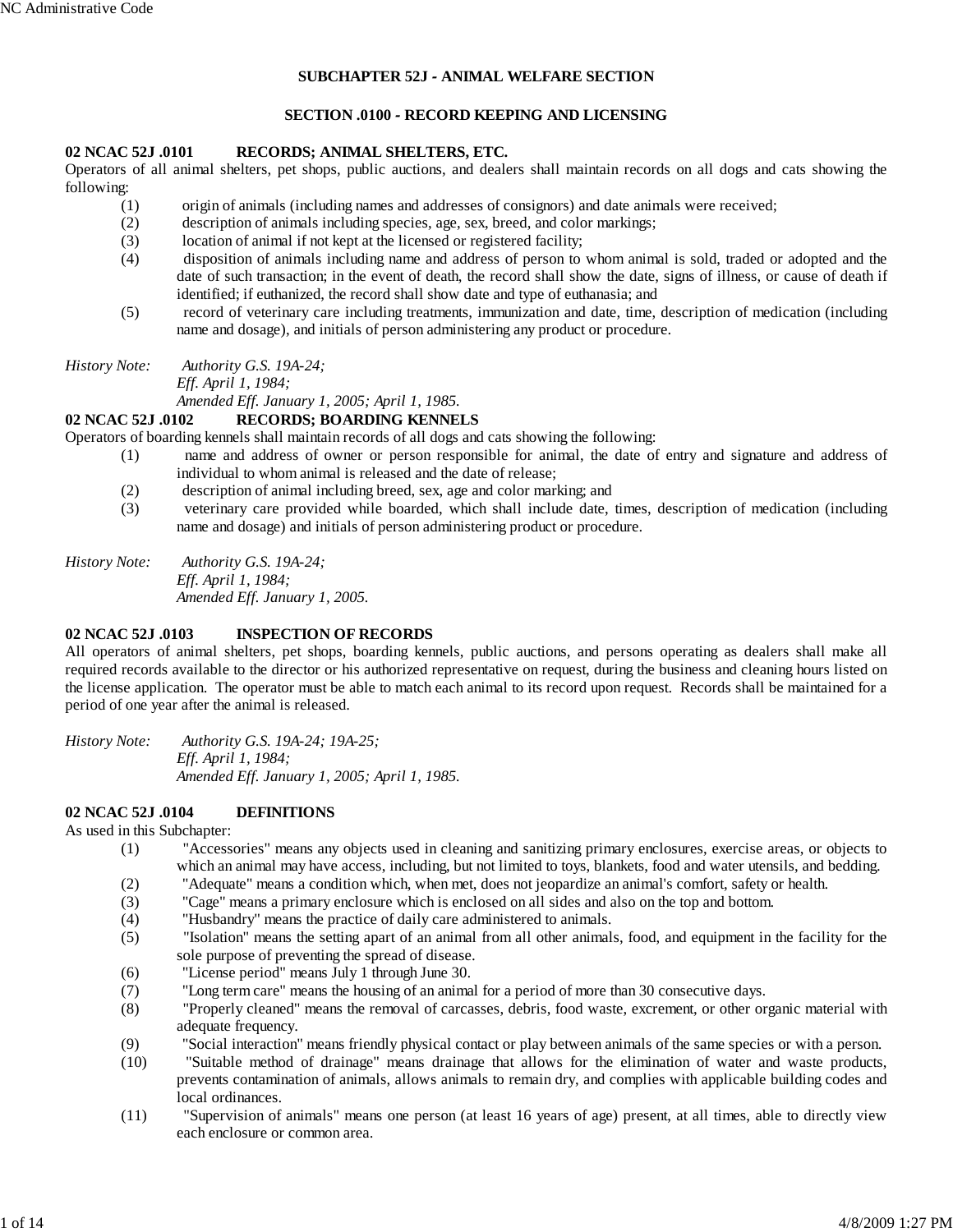*History Note: Authority G.S. 19A-24; Eff. January 1, 2005.*

### **SECTION .0200 - FACILITIES AND OPERATING STANDARDS**

#### **02 NCAC 52J .0201 GENERAL**

(a) Housing facilities for dogs and cats shall be structurally sound and maintained in good repair to protect the animals from injury, contain the animals and restrict the entrance of other animals and people.

(b) All light fixtures and electrical outlets in animal areas shall be in compliance with the State Building Code.

(c) Facilities shall have reliable and safe electric power as necessary to comply with the Animal Welfare Act.

(d) Supplies of food and bedding shall be stored in facilities which adequately protect such supplies against infestation or contamination by vermin and insects. All open bags of food shall be stored in airtight containers with lids. Refrigeration shall be provided for supplies of perishable food.

(e) Provisions shall be made for the daily removal and disposal of animal and food waste, bedding and debris from the housing facility in accordance with local ordinances, to assure facility will be maintained in a clean and sanitary manner.

(f) Hot and cold running, potable water must be available. Facilities such as washroom, basin or sink shall be provided to maintain cleanliness among animal caretakers, animals, and animal food and water receptacles.

(g) Each facility shall have the ability to confirm ambient temperature.

(h) A separate five-foot perimeter fence is required if any animals have access to an outdoor enclosure, including unsupervised exercise areas.

(i) An adequate drainage system must be provided for the housing facility.

(j) All areas of a facility are subject to review or inspection by North Carolina Department of Agriculture and Consumer Services employees during normal business hours (8:00 a.m. through 5:30 p.m. Monday through Friday).

(k) All animals in a facility are subject to the requirements of the Animal Welfare Act, regardless of ownership.

(l) A licensee or registrant shall comply with all federal, state and local laws, rules and ordinances relating to or affecting the welfare of dogs and cats in its facility.

(m) No dog or cat shall be in a window display except during business hours and then only in compliance with standards set forth in this Section.

*History Note: Authority G.S. 19A*-*24; Eff. April 1, 1984; Amended Eff. January 1, 2005.*

## **02 NCAC 52J .0202 INDOOR FACILITIES**

(a) Indoor housing facilities for dogs and cats shall be adequately heated and cooled when necessary to protect the dogs and cats from cold and excessive heat and provide for their health and comfort. The ambient temperature shall not be allowed to fall below 50 degrees F. or exceed 85 degrees F.

(b) Indoor housing facilities for dogs and cats shall be adequately ventilated to provide for the health and comfort of the animals at all times. The facilities shall be provided with fresh air either by means of windows, doors, vents or air conditioning and shall be ventilated so as to minimize drafts. Air flow shall be adequate to minimize odors and moisture condensation.

(c) Indoor housing facilities for dogs and cats shall have adequate illumination to permit routine inspections, maintenance, cleaning and housekeeping of the facility and observation of the animals. Illumination shall provide regular diurnal lighting cycles of either natural or artificial light, uniformly diffused throughout the animal facilities.

(d) Interior building surfaces of indoor facilities with which animals come in contact shall be constructed and maintained so that they are impervious to moisture, and can be readily sanitized.

(e) A suitable method of drainage shall be provided to rapidly eliminate excess water from an indoor housing facility. If closed drain systems are used, they shall be equipped with traps and installed to prevent odors and backup of sewage. The drainage system shall be constructed to prevent cross-contamination among animals.

*History Note: Authority G.S. 19A-24; Eff. April 1, 1984; Amended Eff. January 1, 2005.*

## **02 NCAC 52J .0203 OUTDOOR FACILITIES**

(a) In outdoor facilities that are subject to the Animal Welfare Act, primary enclosures and walkways with which an animal comes in contact shall be constructed of sealed concrete or other surfaces impervious to moisture. Gravel may be used if maintained at a minimum depth of six inches and kept in a sanitary manner.

(b) Dogs and cats kept outdoors shall be provided housing to allow them to remain dry and comfortable during inclement weather. Housing shall be constructed of material which is impervious to moisture and which can be disinfected. One house shall be available for each animal within each enclosure except for a mother and its unweaned offspring.

(c) In addition to housing, the enclosure shall provide protection from excessive sun and inclement weather.

(d) Animal owners shall be advised at the time of reservation and admission if the animal will be kept in outside facilities.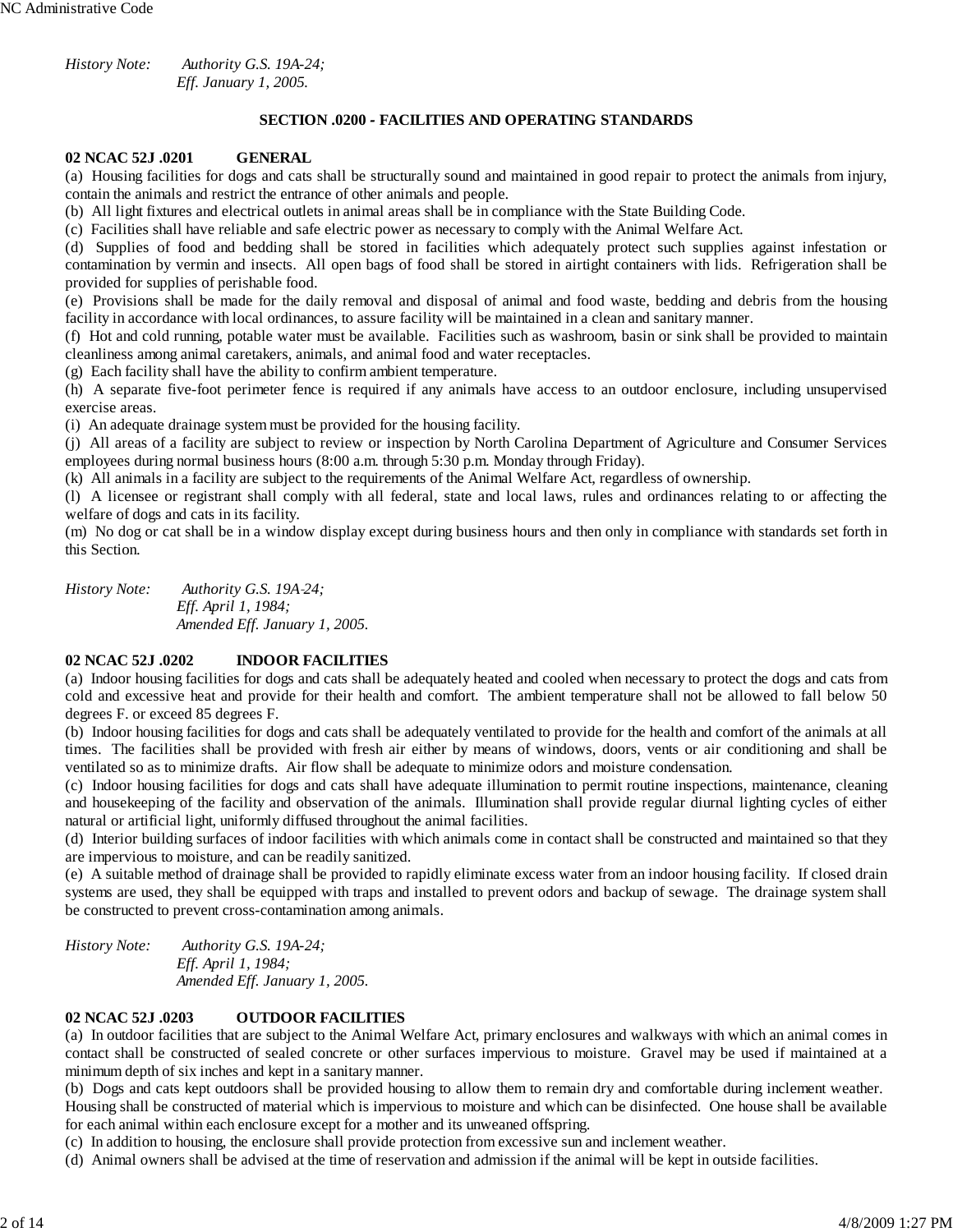(e) A suitable method of drainage shall be provided.

*History Note: Authority G.S. 19A-24; Eff. April 1, 1984; Amended Eff. March 23, 2009; January 1, 2005.*

# **02 NCAC 52J .0204 PRIMARY ENCLOSURES**

(a) Primary enclosures shall be constructed so as to prevent contamination from waste and wastewater from animals in other enclosures. All surfaces with which an animal comes in contact shall be impervious to moisture. For primary enclosures placed into service on or after January 1, 2005, no wood shall be within the animal's reach. For primary enclosures in use in a licensed or registered facility prior to January 1, 2005, any damaged wood must be replaced in a manner that does not permit contact with wood by the animal.

(b) Primary enclosures for dogs and cats shall be structurally sound and maintained in good repair and in a manner to prevent injury to animals and keep other animals out. Primary enclosures shall be constructed so as to provide space to allow each dog or cat to walk, urn about freely, and to easily stand, sit, or lie in a natural position. The height of a primary enclosure other than a cage shall be no less than five feet. All enclosures shall be constructed to prevent the escape of animals.

(c) Each primary enclosure shall be provided with a solid resting surface or surfaces adequate to comfortably hold all occupants of the primary enclosure at the same time. All resting surfaces must be of a non-porous or easily sanitized material, such as a towel, or a disposable material such as newspaper. The resting surface or surfaces shall be elevated in primary enclosures housing two or more cats.

(d) In addition to Paragraph (b) of this Rule, each dog shall be provided a minimum square footage of floor space equal to the mathematical square of the sum of the length of the dog in inches, as measured from the tip of its nose to the base of its tail, plus six inches, then divide the product by 144. The calculation is: (length of dog in inches + 6) x (length of dog in inches + 6) = required floor space in square inches. Required floor space in square inches  $\div 144$  = required floor space in square feet. The calculation shall be expressed in square feet. Not more than four adult dogs shall be housed in the same primary enclosure without supervision.

(e) If more than four dogs are housed in a common area or enclosure, then there must be at least one person supervising each 10 dogs housed within each enclosure or common area.

(f) In addition to Paragraph (b) of this Rule, each feline older than six months housed in any primary enclosure shall be provided a minimum of four square feet of floor space which may include elevated resting surfaces. Each feline younger than six months shall be provided 1.5 square feet. Not more than 12 cats shall be housed in the same primary enclosure.

(g) In all cat enclosures, a receptacle containing clean litter shall be provided for waste. A minimum of one receptacle per three cats is required.

*History Note: Authority G.S. 19A-24; Eff. April 1, 1984; Amended Eff. January 1, 2005; April 1, 1985.*

# **02 NCAC 52J .0205 FEEDING**

(a) Dogs and cats shall be fed at least once each 24-hour period except as otherwise might be required to provide adequate veterinary care. Food shall be commercially prepared food which complies with laws applicable to animal feed or the food shall be provided by the owner. The food shall be free from contamination, wholesome, palatable, and of adequate quality and quantity appropriate for the given size, age, and condition of an animal to meet the daily requirements for nutritional value. Puppies and kittens less than six months of age shall be fed at least twice in each 24-hour period. An eight-hour interval between feedings is required if only two feedings are offered in a 24-hour period.

(b) Food receptacles shall be accessible to all dogs or cats and shall be located so as to minimize contamination by waste. For every adult animal, there must be at least one food receptacle offered. Food receptacles shall be durable and shall be kept clean and sanitized. Damaged receptacles shall be replaced. Disposable food receptacles may be used but must be discarded after each feeding.

(c) Food and water receptacles in outdoor facilities shall be protected from the elements.

*History Note: Authority G.S. 19A*-*24; Eff. April 1, 1984; Amended Eff. January 1, 2005; April 1, 1985.*

# **02 NCAC 52J .0206 WATERING**

Animals shall have continuous access to fresh water, except as might otherwise be required to provide adequate veterinary care. Watering receptacles shall be durable and kept clean and sanitized. Damaged receptacles shall be replaced.

*History Note: Authority G.S. 19A-24; Eff. April 1, 1984; Amended Eff. January 1, 2005.*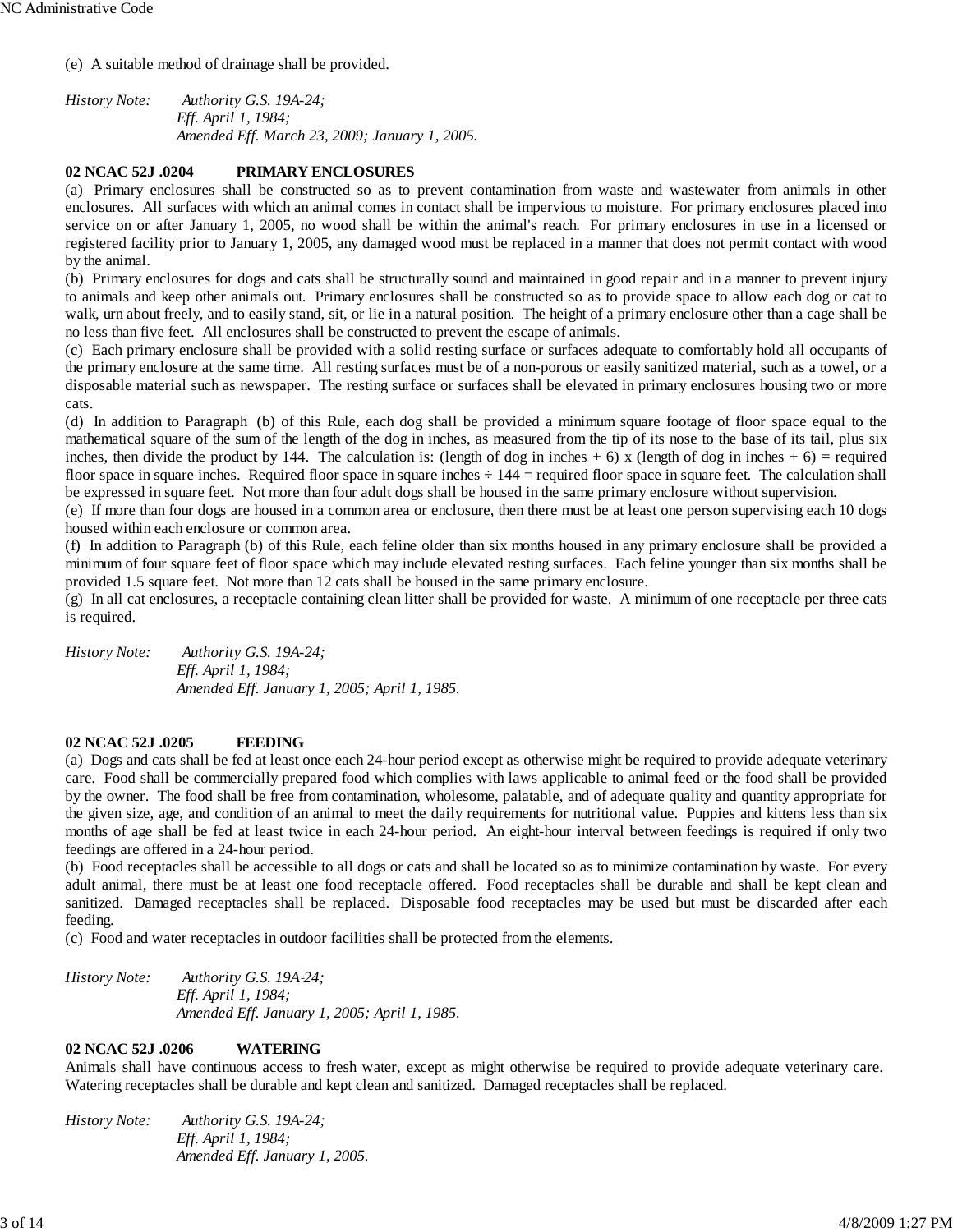## **02 NCAC 52J .0207 SANITATION**

(a) Waste shall be removed from primary enclosures and exercise areas to prevent contamination of the dogs or cats contained therein and to reduce disease hazards and odors. Enclosures and exercise areas for dogs and cats must be properly cleaned a minimum of two times per day. The animal must be able to walk or lie down without coming in contact with any waste or debris. When a hosing or flushing method is used for cleaning an enclosure, dogs or cats contained therein shall be removed during the cleaning process, and adequate measures shall be taken to protect the animals in other such enclosures from being contaminated with water and other wastes. (b) Sanitation shall be as follows:

- (1) Prior to the introduction of dogs or cats into empty primary enclosures previously occupied, enclosures and accessories shall be sanitized in the manner provided in Subparagraph (b)(3) of this Rule.
- (2) In addition to primary enclosures being properly cleaned a minimum of two times per day, enclosures and accessories shall be sanitized a minimum of once every seven days in the manner provided in Subparagraph (b)(3) of this Rule if the same animal is housed in the same enclosure more than seven days.
- (3) Cages, rooms and hard-surfaced pens or runs shall be sanitized by:
	- (A) washing them with hot water (180 degrees F.) and soap or detergent as in a mechanical cage washer; or
	- (B) washing all soiled surfaces with a detergent solution to remove all organic matter followed by application of a safe and effective disinfectant; or
	- (C) cleaning all soiled surfaces with live steam.
- (4) Food and water receptacles shall be sanitized daily with hot water, detergent, and disinfectant.
- (5) Soiled linens and cloth products shall be mechanically washed with detergent and sanitized.
- (6) Any area accessible to multiple animals shall be kept clean and sanitary.

(c) Premises (buildings and grounds) shall be kept clean and in good repair in order to protect the animals from injury and to facilitate the prescribed husbandry practices set forth in this Rule. Premises shall remain free of accumulations of trash, junk, waste products, and discarded matter. Weeds, grasses, and bushes must be controlled so as to facilitate cleaning of the premises and to improve pest control, and to protect the health and well-being of the animals.

(d) An effective program for the control of insects, ectoparasites, and avian and mammalian pests shall be established and maintained.

*History Note: Authority G.S. 19A-24; Eff. April 1, 1984; Amended Eff. January 1, 2005; April 1, 1985.*

## **02 NCAC 52J .0208 EMPLOYEES**

A sufficient number of employees shall be utilized to maintain the prescribed level of husbandry practices set forth in this Rule. Such practices shall be under the supervision of an animal caretaker who has a background in animal husbandry or care.

*History Note: Authority G.S. 19A*-*24; Eff. April 1, 1984.*

#### **02 NCAC 52J .0209 CLASSIFICATION AND SEPARATION**

Animals housed in the same primary enclosure shall be maintained in compatible groups, with the following additional restrictions:

- (1) Females in season (estrus) shall not be housed in the same primary enclosure with males, except for planned breeding purposes. Breeding shall not be allowed in animal shelters.
- (2) In boarding kennels, animals of different owners shall not have contact with other animals, unless written permission is obtained from the animal's owner. Any dog or cat exhibiting an aggressive disposition shall be housed individually in a primary enclosure.
- (3) Puppies or kittens less than four months of age shall not be housed in the same primary enclosure with adult dogs or cats other than their dams, except when permanently maintained in breeding colonies, or if requested in writing, by the animals' owner, as in a boarding kennel. Puppies or kittens between 4 and 16 weeks of age shall have daily access to human social interaction, excluding animals which pose a danger to humans or other animals.
- (4) Dogs shall not be housed in the same primary enclosure with cats, nor shall dogs or cats be housed in the same primary enclosure with any other species of animals. Exceptions are allowed at boarding kennels, if requested in writing by the animals' owner.
- (5) All facilities shall designate an isolation area for animals being treated or observed for communicable diseases. Dogs or cats in isolation that are being treated for a communicable disease shall be separated from other dogs or cats and other susceptible species of animals in such a manner as to minimize dissemination of such disease. A sign shall be posted at the cage or isolation area when in use, giving notice of a communicable disease.
- (6) Animals in long term care which are intended for adoption or sale must be provided the following:
	- (a) Daily access to both human and same species social interaction.
	- (b) Daily access to space other than the primary enclosure.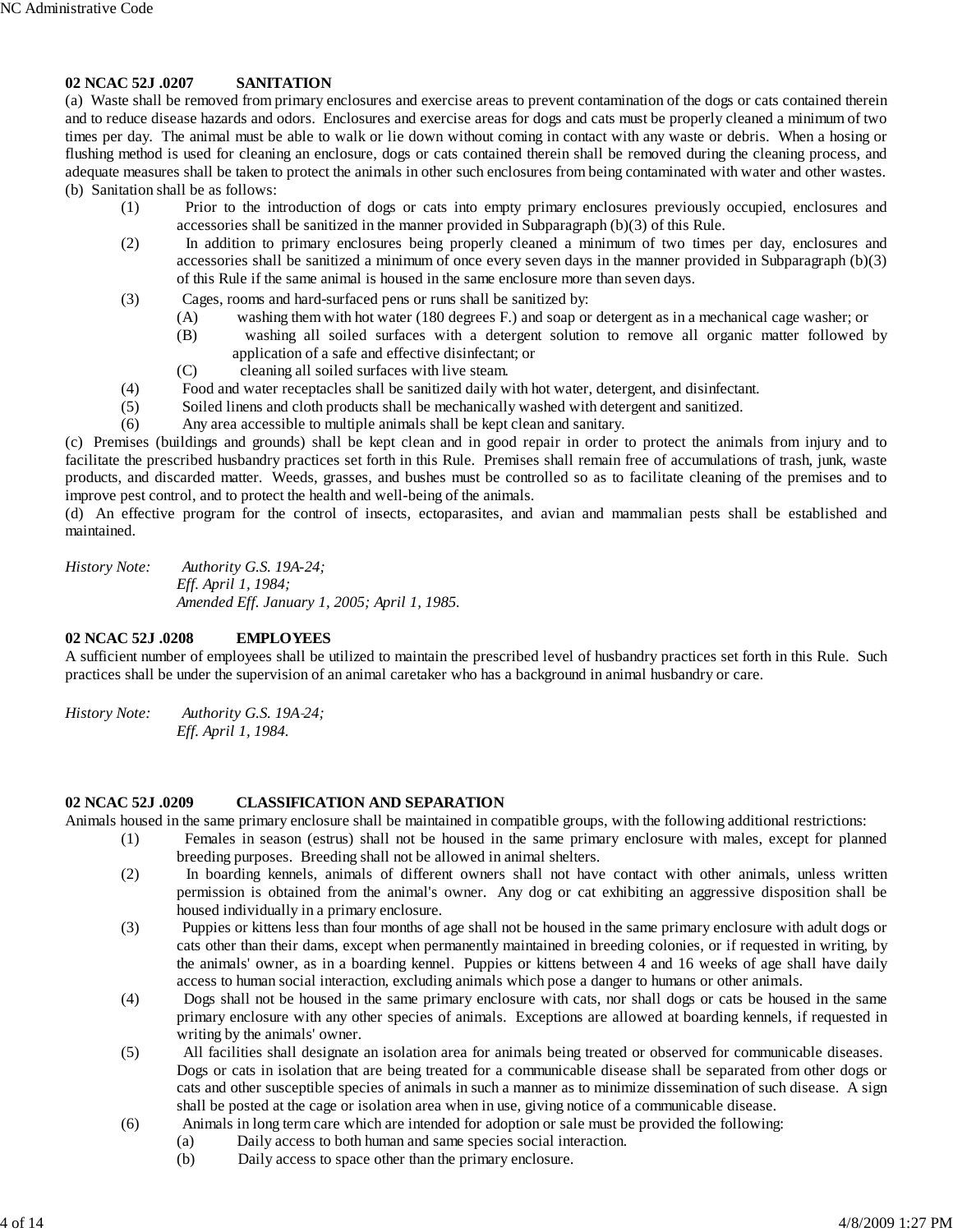(c) A species and size-appropriate toy, unless it poses a health threat.

(7) All animals shall be confined in primary enclosures or exercise areas.

*History Note: Authority G.S. 19A-24; Eff. April 1, 1984; Amended Eff. January 1, 2005.*

## **02 NCAC 52J .0210 VETERINARY CARE**

(a) A written program of veterinary care to include disease control and prevention, vaccination, euthanasia, and adequate veterinary care shall be established with the assistance of a licensed veterinarian by any person who is required to be licensed or registered under the Animal Welfare Act, Article 3 of Chapter 19A of the General Statutes.

(b) If there is a disease problem that persists for more than 30 days at the facility, the facility operator shall obtain and follow a veterinarian's written recommendations for correcting the problem.

(c) Each dog and cat shall be observed daily by the animal caretaker in charge, or by someone under his direct supervision. Sick or diseased, injured, lame, or blind dogs or cats shall be provided with veterinary care or be euthanized, provided that this shall not affect compliance with any state or local law requiring the holding, for a specified period, of animals suspected of being diseased. If euthanasia is performed at a certified facility, a list of personnel approved to perform euthanasia shall be maintained in a Policy and Procedure Manual as described in 02 NCAC 52J .0800. Diseased or deformed animals shall be sold or adopted only under the policy set forth in the "Program of Veterinary Care." Full written disclosure of the medical condition of the animal shall be provided to the new owner.

(d) All animals in a licensed or registered facility shall be in compliance with the North Carolina rabies law, G.S. 130A, Article 6, Part 6. However, no shelter shall be disapproved following inspection or otherwise cited for failure to inoculate any dog or cat known to be less than 12 weeks old or until such animals have been in the shelter at least 15 days.

*History Note: Authority G.S. 19A-24; Eff. April 1, 1984; Amended Eff. March 23, 2009; January 1, 2005.*

#### **SECTION .0300 - TRANSPORTATION STANDARDS**

#### **02 NCAC 52J .0301 VEHICLES**

(a) Vehicles used in transporting dogs and cats shall be mechanically sound and equipped to provide fresh air to all animals transported without harmful drafts.

(b) The animal cargo space shall be constructed and maintained so as to prevent engine exhaust fumes from getting to the animals.

(c) The interior of the animal cargo space shall be kept clean. It shall be sanitized as deemed necessary.

*History Note: Authority G.S. 19A*-*24; Eff. April 1, 1984.*

### **02 NCAC 52J .0302 PRIMARY ENCLOSURES USED IN TRANSPORTING DOGS AND CATS**

(a) Primary enclosures such as compartments or transport cages, cartons, or crates used by persons subject to the Animal Welfare Act to transport cats and dogs shall be constructed, ventilated and designed to protect the health and insure the safety of the animals. Such enclosures shall be constructed or positioned in the vehicle in such a manner that:

- (1) Each animal in the vehicle has sufficient fresh air for normal breathing.
- (2) The openings of such enclosures are easily accessible for emergency removals at all times.
- (3) The animals are adequately protected from the elements.

The ambient temperature shall be maintained between 50 degrees F and 85 degrees F. A shelter shall be deemed as being in compliance if its vehicles' animal containment units are equipped with operable air-conditioning, forced-air cooling and heating or other temperature control mechanisms.

(b) Animals transported in the same primary enclosure shall be of the same species. Puppies or kittens less than four months of age shall not be transported in the same primary enclosure with adult dogs and cats other than their dams.

(c) Primary enclosures used to transport dogs and cats shall be large enough for each animal to turn about freely, and to easily stand, sit, or lie down in a natural position. Primary enclosures used to transport dogs and cats shall be secured to the vehicle to prevent sliding or tipping of the enclosure during transit.

(d) Animals shall not be placed in primary enclosures over other animals in transit unless such enclosure is constructed so as to prevent animal excreta from entering lower enclosures.

(e) All primary enclosures used to transport dogs and cats shall be sanitized between use for shipments.

*History Note: Authority G.S. 19A-24; Eff. April 1, 1984;*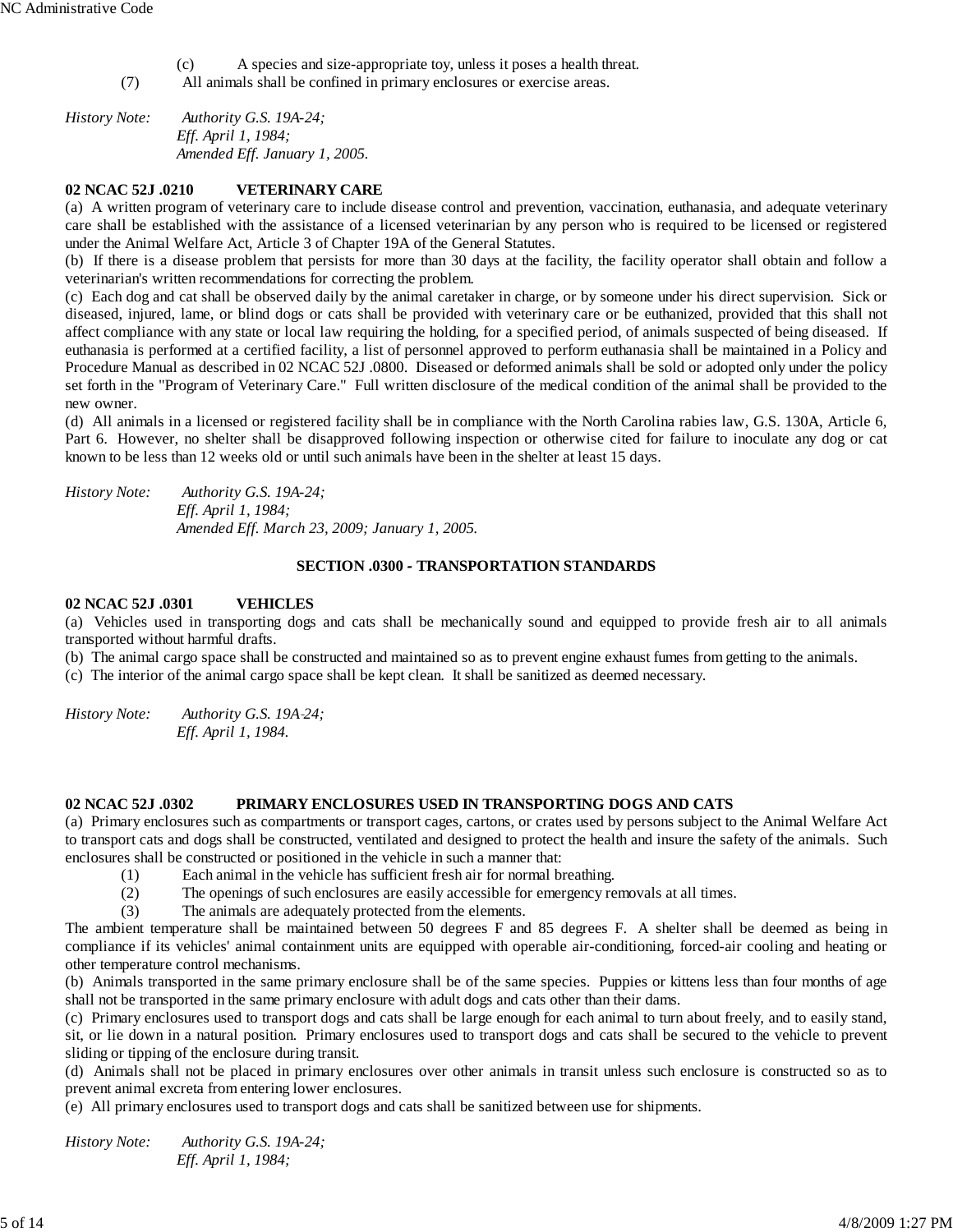*Amended Eff. March 23, 2009; January 1, 2005.*

# **02 NCAC 52J .0303 FOOD AND WATER REQUIREMENTS**

If dogs and cats are transported for a period of more than 12 hours:

- (1) The vehicle shall stop at least once every 12 hours for a period of one hour. During the one hour stop, potable water shall be continuously provided for dogs and cats.
- (2) Adult dogs and cats shall be fed at least once during each 24 hour period. Puppies and kittens less than six months of age shall be fed every six hours.
- (3) Dogs shall be removed from the vehicle, given fresh water and given the opportunity for exercise if they have been confined in the vehicle for 36 hours.

*History Note: Authority G.S. 19A*-*24; Eff. April 1, 1984.*

#### **02 NCAC 52J .0304 CARE IN TRANSIT**

It shall be the responsibility of the attendant or driver to inspect animals frequently enough to assure health and comfort and to determine if they need emergency care and to obtain it if needed.

*History Note: Authority G.S. 19A*-*24; Eff. April 1, 1984.*

#### **SECTION .0400 - EUTHANASIA STANDARDS**

### **02 NCAC 52J .0401 ADOPTION BY REFERENCE**

A person required to obtain a certificate of registration pursuant to G.S. 19A, Article 3 may use any method of euthanasia approved by the American Veterinary Medical Association (AVMA), the Humane Society of the United States (HSUS), or the American Humane Association (AHA) which are hereby incorporated by reference, including subsequent amendments and editions. Copies of these documents may be obtained as follows:

- (1) AVMA Guidelines on Euthanasia may be accessed at no cost on their website at www.avma.org.
- (2) The HSUS Euthanasia Training Manual can be purchased through their website at www.hsus.org at a cost of nineteen dollars and ninety-five cents (\$19.95).
- (3) The AHA publication, Euthanasia by Injection, can be purchased through their website at www.americanhumane.org at a cost of ten dollars (\$10.00).

*History Note: Authority G.S. 19A-24; Eff. March 23, 2009.*

#### **02 NCAC 52J .0402 AUTHORIZED PERSONS**

Only a Certified Euthanasia Technician, Probationary Euthanasia Technician, or a veterinarian licensed to practice veterinary medicine in North Carolina may euthanize an animal in a certified animal shelter. A Certified Euthanasia Technician shall not euthanize animals using a method for which he or she is not currently certified except as specified in 02 NCAC 52J .0700.

*History Note: Authority G.S. 19A-24; Eff. March 23, 2009.*

### **02 NCAC 52J .0403 DEFINITIONS**

As used in this Subchapter:

- (1) "Certified Euthanasia Technician" means a person employed by a certified facility who has been instructed in the proper methods of humane euthanasia, security and record keeping.
- (2) "Certified facility" means a certified animal shelter, kennel or pet shop that employs at least one Certified Euthanasia Technician or licensed veterinarian to perform euthanasia on animals at that certified facility.
- (3) "Approved Certified Euthanasia Technician trainer" means a person or organization that received permission from the Animal Welfare Section to provide training to applicants or individuals seeking to be Certified Euthanasia Technicians.
- (4) "Chemical Agent" means any chemical approved by the American Veterinary Medical Association, the Humane Society of the United States or the American Humane Association which is used to induce death.
- (5) "Applicant" means a person seeking certification as a Euthanasia Technician.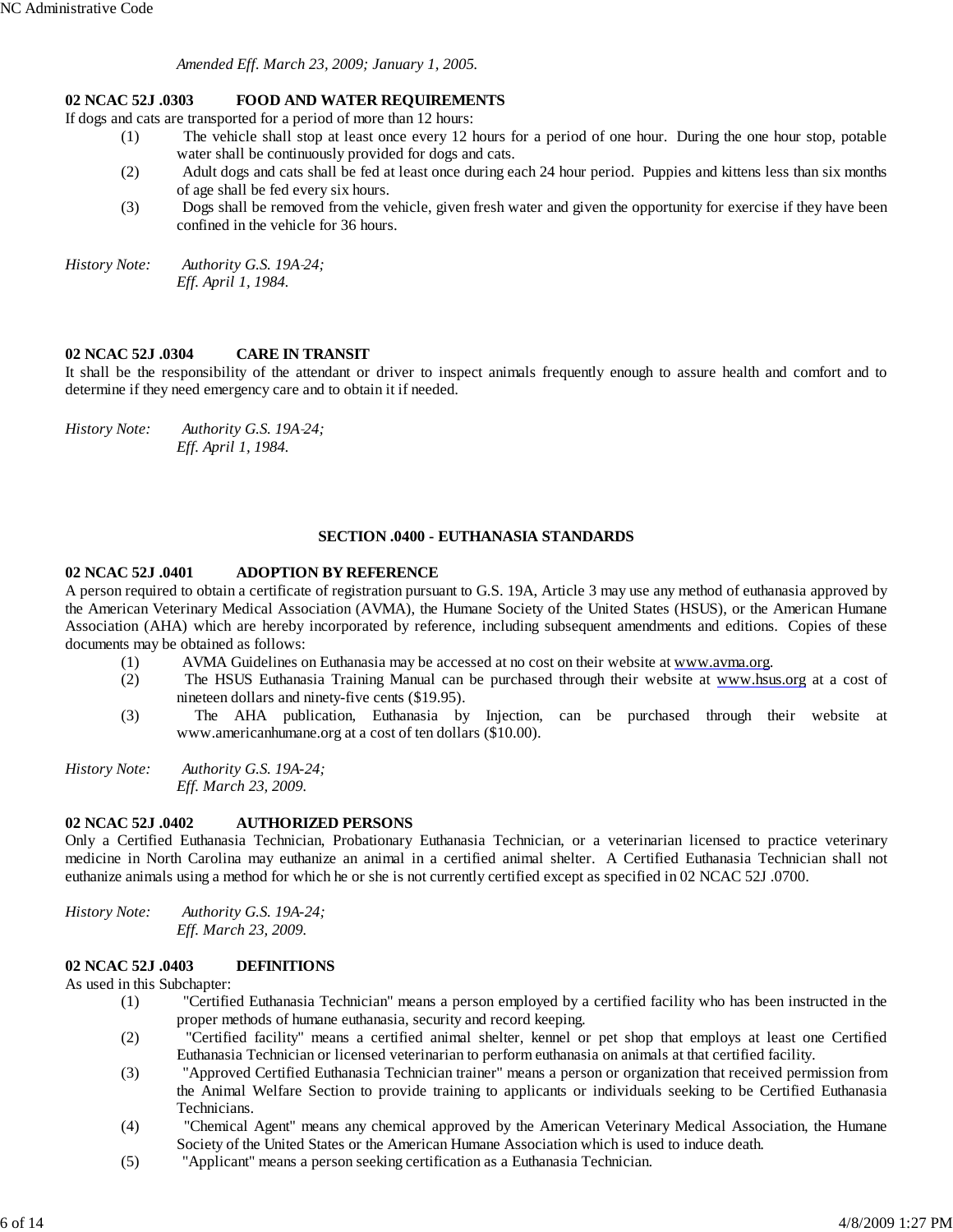- (6) "Commercially manufactured chamber" means a chamber built with the intention for sale with the purpose of euthanizing animals, and which meets the requirements of 02 NCAC 52J .0600.
- (7) "Conviction of a criminal offense" means being found guilty, convicted, placed on probation or entering a guilty plea that is accepted by the court, forfeiture of bail, bond or collateral deposited to secure one's own appearance in a criminal proceeding or having received a withheld judgment, prayer for judgment continued or suspended sentence by a court of competent jurisdiction in this state, in a federal court or another state of any felony, as described by federal or state law, or any criminal act that in any way is related to practicing as a Certified Euthanasia Technician.

*History Note: Authority G.S. 19A-24; Eff. March 23, 2009.*

# **02 NCAC 52J .0404 CERTIFICATION REQUIREMENTS FOR EUTHANASIA TECHNICIANS**

(a) Individuals who perform euthanasia must be trained and qualified as a Certified Euthanasia Technician as set forth in this Section. (b) Individuals seeking certification as a Euthanasia Technician shall submit a written application documenting their qualifications to the Animal Welfare Section, North Carolina Department of Agriculture and Consumer Services, 1030 Mail Service Center, Raleigh, NC 27699-1030, on the form provided by the Animal Welfare Section.

(c) The Animal Welfare Section shall receive and review all applications for Euthanasia Technician certification and determine whether or not to issue the individual applicant proof of certification in the form of a printed certificate.

*History Note: Authority G.S. 19A-24; Eff. March 23, 2009.*

# **02 NCAC 52J .0405 CERTIFICATION STANDARDS**

Applicants for certification as a Certified Euthanasia Technician shall be at least 18 years of age at the date they receive certification. Applicants are not eligible for certification if they have been convicted of a felony offense or a crime or infraction involving animal abuse or neglect and shall demonstrate compliance with this Section.

*History Note: Authority G.S. 19A-24; Eff. March 23, 2009.*

# **02 NCAC 52J .0406 APPLICATION REQUIREMENTS**

An applicant for certification shall:

- (1) submit a completed and signed application form;
- (2) provide a document from an approved Certified Euthanasia Technician trainer establishing that the applicant has completed an approved course, passed the course written examination and passed a practical examination in the specific euthanasia techniques for which the applicant is seeking certification, or provide separate documentation of having taken an approved course and passed the written examination and having passed a practical examination given by a different approved Certified Euthanasia Technician trainer; and
- (3) specify in the application form the specific euthanasia techniques the applicant is requesting certification.

*History Note: Authority G.S. 19A-24; Eff. March 23, 2009.*

# **02 NCAC 52J .0407 TRAINING AND EXAMINATIONS**

(a) Training and examinations for euthanasia certification shall consist of:

- (1) Classroom lecture covering the entire list of subjects in Paragraph (b) of this Rule;
- (2) Earning a score of 80 percent correct on a written test provided by the Animal Welfare Section, demonstrating knowledge of the subjects listed in Paragraph (b) of this Rule; and
- (3) Passing a practical examination in each of the euthanasia methods for which the applicant is seeking certification.

(b) The Animal Welfare Section shall develop Certified Euthanasia Technician training programs and materials or accredit training programs and materials to be offered by other individuals, schools, agencies or veterinary practices. The programs and materials shall conform to the processes set forth by the American Veterinary Medical Association, the Humane Society of the United States or the American Humane Association and shall include the following topics:

- (1) The theory and history of euthanasia methods and practice;
- (2) Animal anatomy;
- (3) Proper animal restraint, handling and methods for controlling animal stress;
- (4) Proper chemical agent dosages, record keeping and usage documentation, chemical agent, instrument and equipment storage, handling and disposal in accordance with rules and the Code of Federal Regulations;
- (5) Proper injection techniques;
- (6) Proper euthanasia techniques not utilizing injected chemical agents;
- (7) Proper and accurate verification of animal death;
- (8) Proper record keeping;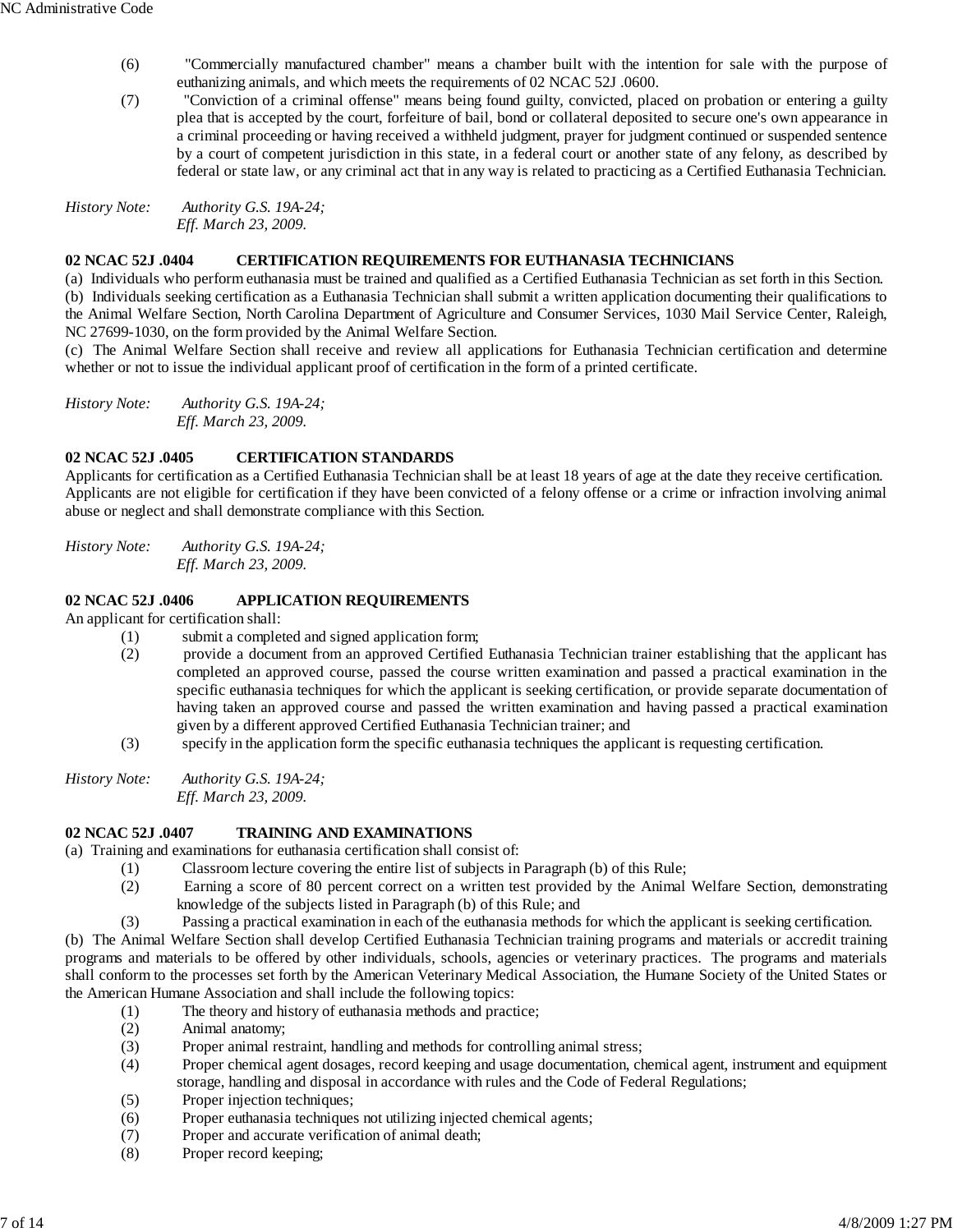- (9) Proper disposal of euthanized animals;
- (10) Stress management for euthanasia personnel;
- (11) Proper methods and techniques of euthanasia under extraordinary circumstances;
- (12) Proper methods, techniques and chemicals inducing anesthesia and sedation in animals prior to euthanasia; and
- (13) Proper methods, techniques and chemicals used in the practical examination section for Certified Euthanasia Technician.

(c) The Animal Welfare Section shall prepare written examinations to be given to applicants. Following the classroom training detailed in Paragraph (b) of this Rule, the applicant shall take a written examination provided by the Animal Welfare Section that will be used by the approved trainer. Those passing the written examination are eligible for the practical examination of the methods of euthanasia for which the applicant seeks certification.

- (d) The applicant must pass a practical examination on each method of euthanasia for which he or she seeks certification.
- (e) Applicants for certification in Euthanasia by Injection shall demonstrate the following knowledge and competencies:
	- (1) Correctly calculate chemical agent dosage based upon the species, age, weight and condition of the animal;
	- (2) Correctly complete all required documentation;
	- (3) Correctly draw the properly calculated chemical dosage into a syringe and needle of a type and size appropriate for the animal;
	- (4) Correctly administer the chemical agent to the animal;
	- (5) Properly perform intravenous and intraperitoneal injections on dogs and intravenous or intraperitoneal injections on cats;
	- (6) Knowledge of the medical procedures and drugs necessary for an animal to be euthanized by cardiac injection;
	- (7) Demonstrate ability to verify death by:
		- (A) lack of respiration;
		- (B) lack of ocular reflexes;
		- (C) lack of a heartbeat;
	- (8) Knowledge about the human health risks associated with the use of chemical agents used for euthanasia including signs and symptoms associated with accidental exposure of the Certified Euthanasia Technician;
	- (9) Proper first aid for a person accidentally exposed to chemical agents used for euthanasia.

(f) Applicants for certification in Euthanasia by Gas Inhalation shall meet the standards set forth in this Paragraph:

- (1) Demonstrate knowledge of the dangers and human health effects of exposure to carbon monoxide gas;
- (2) Demonstrate knowledge about which animals Euthanasia by Gas Inhalation is approved and which species, age, medical or physical conditions make it improper to use Euthanasia by Gas Inhalation;
- (3) Demonstrate proper techniques in placing animals into the chamber;
- (4) Demonstrate knowledge about the maintenance, operation and cleaning of the chamber, fittings, gas cylinder, valves, and other parts of the equipment;
- (5) Demonstrate proper operation of the chamber;
- (6) Demonstrate ability to verify death by:
	- (A) lack of respiration;
		- (B) lack of ocular reflexes;
		- (C) lack of a heartbeat;
- (7) Demonstrate knowledge about the human health risks associated with the use of carbon monoxide when used for euthanasia. Such knowledge shall also include signs and symptoms associated with accidental exposure of the Certified Euthanasia Technician;
- (8) Demonstrate knowledge of proper first aid for a person accidentally exposed to carbon monoxide used for euthanasia.

*History Note: Authority G.S. 19A-24; Eff. March 23, 2009.*

# **02 NCAC 52J .0408 TRAINERS**

(a) Certified Euthanasia Technician training shall be provided by the Animal Welfare Section or by companies or individuals meeting the following criteria:

- (1) Possess working knowledge of euthanasia conducted according to this Section;
- (2) Have actual experience in euthanasia of animals;
- (3) Have experience training staff in euthanasia; and
- (4) Provide references from individuals or organizations previously trained.

(b) Information taught shall conform to this Section and the guidelines set forth by the American Veterinary Medical Association, the Humane Society of the United States or the American Humane Association.

(c) Trainers shall disclose to their students and the Animal Welfare Section any affiliations with suppliers of equipment or supplies used in euthanasia.

(d) The Animal Welfare Section may make unannounced audit of instruction and testing by trainers.

(e) Prior to providing euthanasia training leading to certification as a Euthanasia Technician, the person or company shall obtain approval before each class for its training program from the Animal Welfare Section.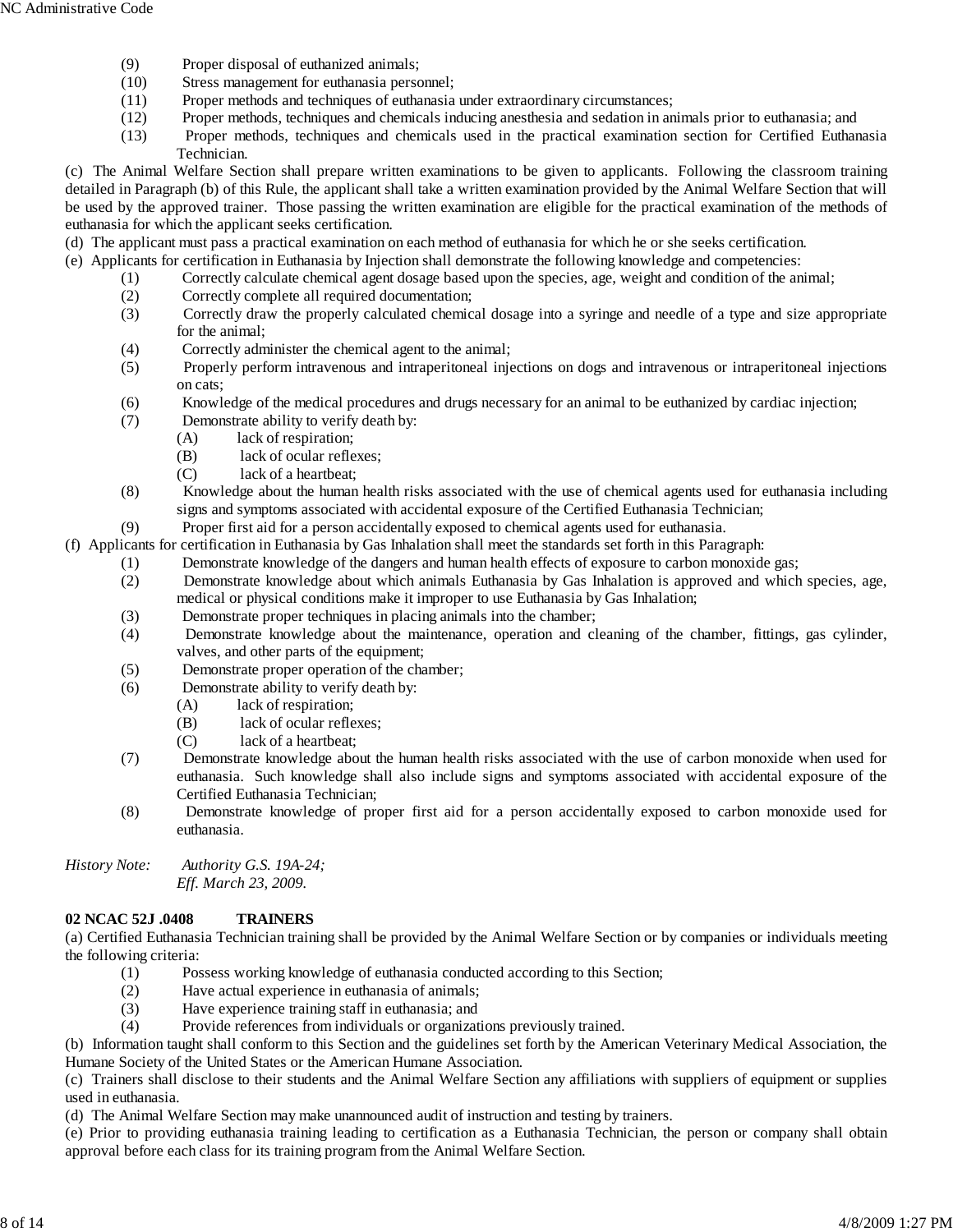*History Note: Authority G.S. 19A-24; Eff. March 23, 2009.*

# **02 NCAC 52J .0409 PROBATIONARY EUTHANASIA TECHNICIANS**

An individual who has passed the written exam, but has not taken and passed the practical examination may serve as a Probationary Euthanasia Technician under the direct supervision of:

- (1) a licensed veterinarian; or
- (2) a Certified Euthanasia Technician

for up to three consecutive months or until such time as the next practical euthanasia exam is conducted, whichever is longer. Certified animal shelters employing probationary euthanasia technicians must notify the Animal Welfare Section no later than five days prior to the probationary euthanasia technician's first day serving in that capacity.

*History Note: Authority G.S. 19A-24; Eff. March 23, 2009.*

# **02 NCAC 52J .0410 EXAM REQUIRED**

An individual who has not passed the written exam may not serve as a Certified Euthanasia Technician or Probationary Euthanasia Technician.

*History Note: Authority G.S. 19A-24; Eff. March 23, 2009.*

## **02 NCAC 52J .0411 NEW APPLICATION**

If the individual or applicant fails to pass the practical exam a second time and wishes to apply for certification again, the individual shall submit a new application to the Animal Welfare Section, attend a training program, pass the written exam and take and pass a practical examination on euthanasia. The Animal Welfare Section shall cancel the application of any applicant who fails the written examination twice.

*History Note: Authority G.S. 19A-24; Eff. March 23, 2009.*

# **02 NCAC 52J .0412 ISSUANCE OF CERTIFICATION**

Upon the receipt of materials specified in this Section the Animal Welfare Section shall issue a Certificate.

*History Note: Authority G.S. 19A-24; Eff. March 23, 2009.*

## **02 NCAC 52J .0413 LENGTH OF CERTIFICATION**

A Certificate issued by the Animal Welfare Section is valid for five years from the date of issuance unless it is revoked pursuant to this Section or upon termination of employment or volunteer status as described in this Section.

*History Note: Authority G.S. 19A-24; Eff. March 23, 2009.*

# **02 NCAC 52J .0414 TERMINATION OF EMPLOYMENT**

Upon termination of employment or volunteer status from a certified facility, a Certified Euthanasia Technician shall not perform animal euthanasia in a certified facility until recertified by the Animal Welfare Section. The Certified Euthanasia Technician's certification shall be canceled effectively upon termination of employment or volunteer status. No later than 10 days from the date of the termination of a Certified Euthanasia Technician's employment or volunteer status at that certified facility the Certified Euthanasia Technician shall complete a form notifying the Animal Welfare Section of the termination of employment or volunteer status and shall return the form and the Certificate to the Animal Welfare Section.

*History Note: Authority G.S. 19A-24; Eff. March 23, 2009.*

# **02 NCAC 52J .0415 NOTICE OF TERMINATION**

A certified facility shall notify the Animal Welfare Section in writing, no later than 10 days from the date of the termination of a Certified Euthanasia Technician's employment or volunteer status at that certified facility.

*History Note: Authority G.S. 19A-24; Eff. March 23, 2009.*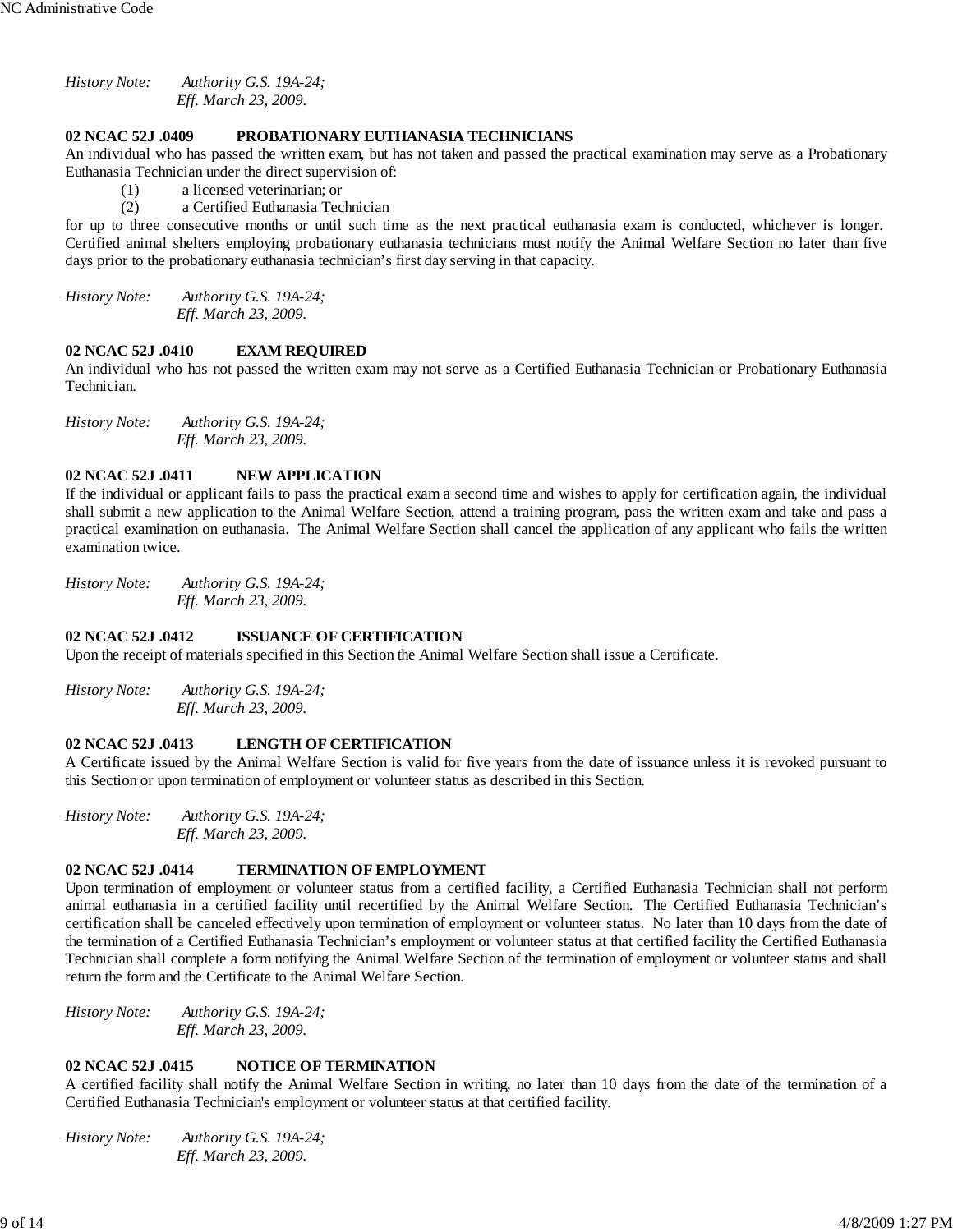## **02 NCAC 52J .0416 RECERTIFICATION**

(a) If a former Certified Euthanasia Technician is employed or is accepted as a volunteer at a certified facility before the expiration of his certification, the former Certified Euthanasia Technician or employer may request reinstatement of his/her certification from the Animal Welfare Section. The reinstated Certification shall be good for five years from the date of its initial issue.

(b) If a former Certified Euthanasia Technician is employed or is accepted as a volunteer at a certified facility after the expiration of his certification, the former Certified Euthanasia Technician may only euthanize animals under the direct supervision of a licensed veterinarian or currently certified euthanasia technician for three months or until he/she passes practical examination whichever is less. The former Certified Euthanasia Technician and the manager of the certified facility shall each notify the Animal Welfare Section within 10 days of the date the former Certified Euthanasia Technician is employed or accepted as a volunteer.

*History Note: Authority G.S. 19A-24; Eff. March 23, 2009.*

## **02 NCAC 52J .0417 CERTIFICATION RENEWAL**

(a) Certifications may be renewed every five years provided that:

- (1) within the 12 months immediately preceding the application for certification renewal the Certified Euthanasia Technician has taken and passed a practical examination for each method of euthanasia for which they are seeking certification renewal;
- (2) the applicant receives up-to-date information about the method of euthanasia for which the applicant is seeking certification; and
- (3) the applicant receives training in stress management.

(b) The applicant shall submit an application for certification renewal to the Animal Welfare Section. The application shall be on a form created by the Animal Welfare Section and shall include a document from an approved Certified Euthanasia Technician trainer establishing that the applicant has passed a practical examination in the specific euthanasia techniques for which he or she is seeking certification.

*History Note: Authority G.S. 19A-24; Eff. March 23, 2009.*

#### **02 NCAC 52J .0418 DUTIES**

A Certified Euthanasia Technician may:

- (1) Prepare animals for euthanasia;
	- (2) Record the identification number of the animal, its species, sex, breed description and date, dosages for drugs that are administered and amounts for drugs wasted;
	- (3) Order euthanasia supplies;
	- (4) Maintain the security of all controlled substances and other drugs in accordance with applicable state and federal laws and regulations;
	- (5) Directly supervise probationary Euthanasia Technicians;
	- (6) Report to the appropriate government agencies violations or suspicions of a violation of the rules in this Subchapter or any abuse of drugs;
	- (7) Euthanize animals;
	- (8) Dispose of euthanized animals and expired or unwanted chemical agent(s) or the containers, instruments and equipment used in the administration of drugs in accordance with all applicable federal, state and local laws and regulations; and
	- (9) Notify the Animal Welfare Section as required in this Section upon leaving employment or volunteer status at a covered facility.

*History Note: Authority G.S. 19A-24; Eff. March 23, 2009.*

# **02 NCAC 52J .0419 GROUNDS FOR DISCIPLINE - CERTIFIED EUTHANASIA TECHNICIANS**

The Department may refuse to issue, renew, or reinstate the certification of a Euthanasia Technician, or may deny, revoke, suspend, sanction, or place on probation, impose other forms of discipline, and enter into consent agreements and negotiated settlements with Certified Euthanasia Technician pursuant to the procedures set forth in G.S. 150B, Article 3, for any of the following reasons:

- (1) Failure to Carry Out Duties. Failure to carry out the duties of a Certified Euthanasia Technician;
- (2) Abuse of Chemical Substances. Abuse of any drug or chemical substance by:
	- (a) Selling, diverting or giving away drugs or chemical substances;
	- (b) Stealing drugs or chemical substances;
	- (c) Misusing chemical substances; or
	- (d) Abetting anyone in the foregoing activities;
- (3) Euthanizing animals without supervision as required by this subchapter;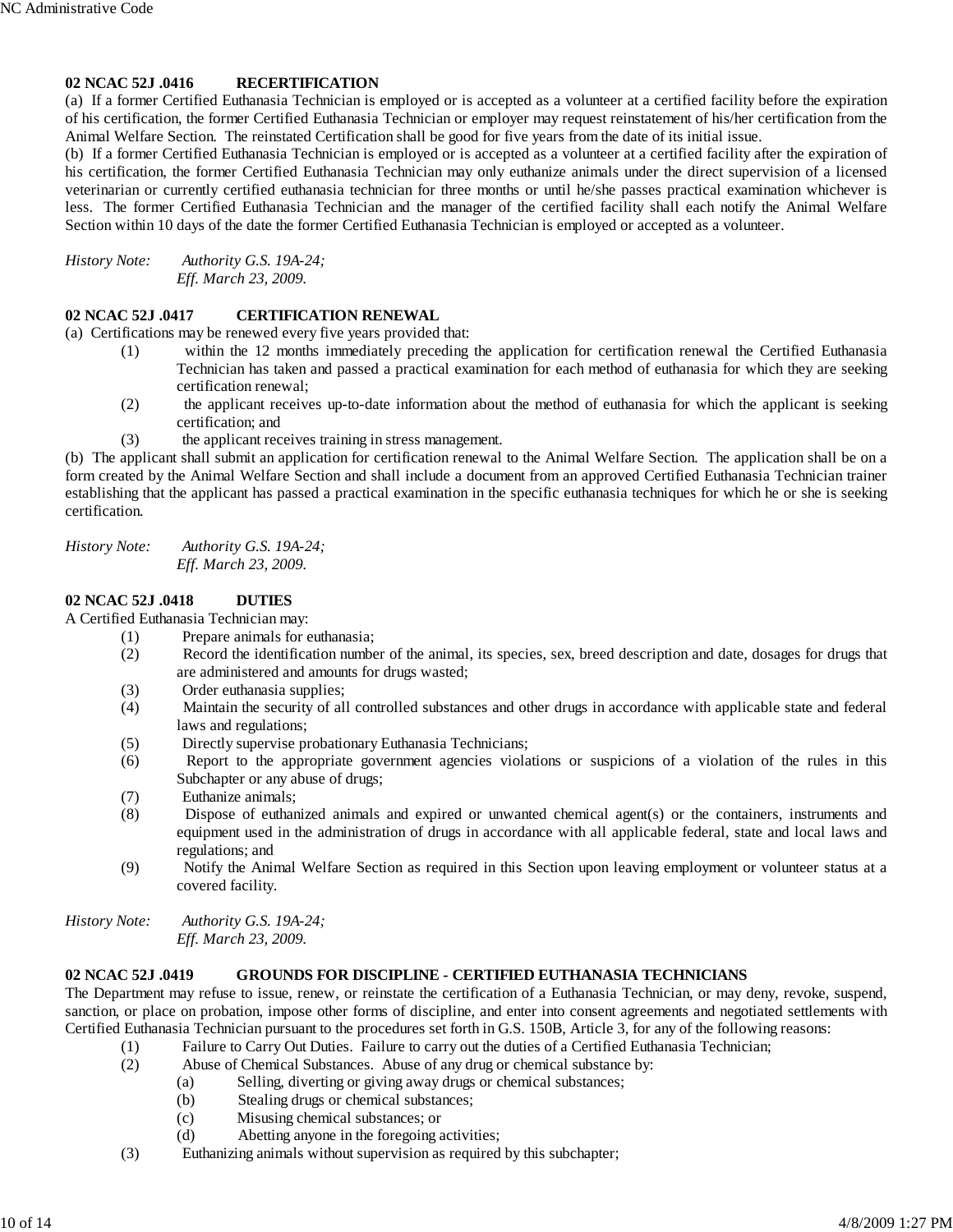- (4) Allowing uncertified individuals to euthanize animals;
- (5) Allowing probationary Euthanasia Technicians to euthanize animals outside of the Certified Euthanasia Technician's personal presence;
- (6) Fraud, misrepresentation, or deception in obtaining certification;
- (7) Unethical or Unprofessional Conduct. Unethical or unprofessional conduct means to knowingly engage in conduct of a character likely to deceive or defraud the public. Such conduct includes working in conjunction with any agency or person illegally practicing as a Certified Euthanasia Technician; failing to provide sanitary facilities or apply sanitary procedures for the euthanizing of any animal; euthanizing animals in a manner that endangers the health or welfare of the public; gross ignorance, incompetence or inefficiency in the euthanizing of animals as determined by the practices generally and currently followed and accepted as approved by the American Veterinary Medical Association, the Humane Society of the United States or the American Humane Association; intentionally performing a duty, task or procedure involved in the euthanizing of animals for which the individual is not qualified; and swearing falsely in any testimony or affidavits relating to practicing as a Certified Euthanasia Technician;
- (8) Conviction of any criminal offense as described in this Section;
- (9) Improper Record Keeping. Failure to follow proper record keeping procedures as outlined in the rules in this Subchapter;
- (10) Improper Security and Storage for Chemical Agents. Failure to provide and maintain proper security and storage for euthanasia and restraint drugs as established under applicable United States Drug Enforcement Administration and North Carolina Department of Health and Human Services statutes and rules;
- (11) Improper Disposal of Chemical Agents and Equipment. Failure to dispose of drugs and the containers, instruments and equipment in a manner permitted by this Subchapter;
- (12) Improper Labeling of Approved Chemical Agents. Failure to properly label approved euthanasia and restraint chemical agents;
- (13) Revocation, Suspension or Limitation. The revocation, suspension, limitation, of a license, certificate or registration or any other disciplinary action by another state or United States jurisdiction or voluntary surrender of a license, certificate or registration by virtue of which one is licensed, certified or registered to practice as a Certified Euthanasia Technician in that state or jurisdiction on grounds other than nonpayment of the renewal fee;
- (14) Failure of any applicant or certificate holder to cooperate with the North Carolina Department of Agriculture and Consumer Services during any investigation or inspection.

*History Note: Authority G.S. 19A-24; Eff. March 23, 2009.*

## **SECTION .0500 – EUTHANASIA BY INJECTION**

## **02 NCAC 52J .0501 INTRACARDIAC INJECTION**

Intracardiac injection shall only be used on animals that have been anesthetized or heavily sedated.

*History Note: Authority G.S. 19A-24; Eff. March 23, 2009.*

#### **SECTION .0600 - EUTHANASIA BY CARBON MONOXIDE**

#### **02 NCAC 52J .0601 CARBON MONOXIDE EQUIPMENT**

If carbon monoxide is used for euthanasia in a certified facility, the following requirements shall be met:

- (1) Only commercially compressed, bottled gas shall be used;
- (2) The gas shall be delivered in a commercially manufactured chamber that allows for the individual separation of animals;
- (3) Animals placed inside of the chamber shall be of the same species;
- (4) The chamber shall achieve a minimum six percent uniform concentration of carbon monoxide within two minutes of beginning the administration of the gas;
- (5) Death shall occur within five minutes of beginning the administration of the gas; and
- (6) Animals shall remain in the chamber with carbon monoxide for a minimum of 20 minutes.

*History Note: Authority G.S. 19A-24; Eff. March 23, 2009.*

## **02 NCAC 52J .0602 PROHIBITED USES**

Carbon monoxide may not be used to euthanize animals in certified facilities in any manner inconsistent with guidelines for the use of carbon monoxide approved by the entities referenced in 02 NCAC 52J .0401. Additionally, carbon monoxide shall not be used to euthanize the following animals in certified facilities:

(1) Animals that appear to be less than 16 weeks of age;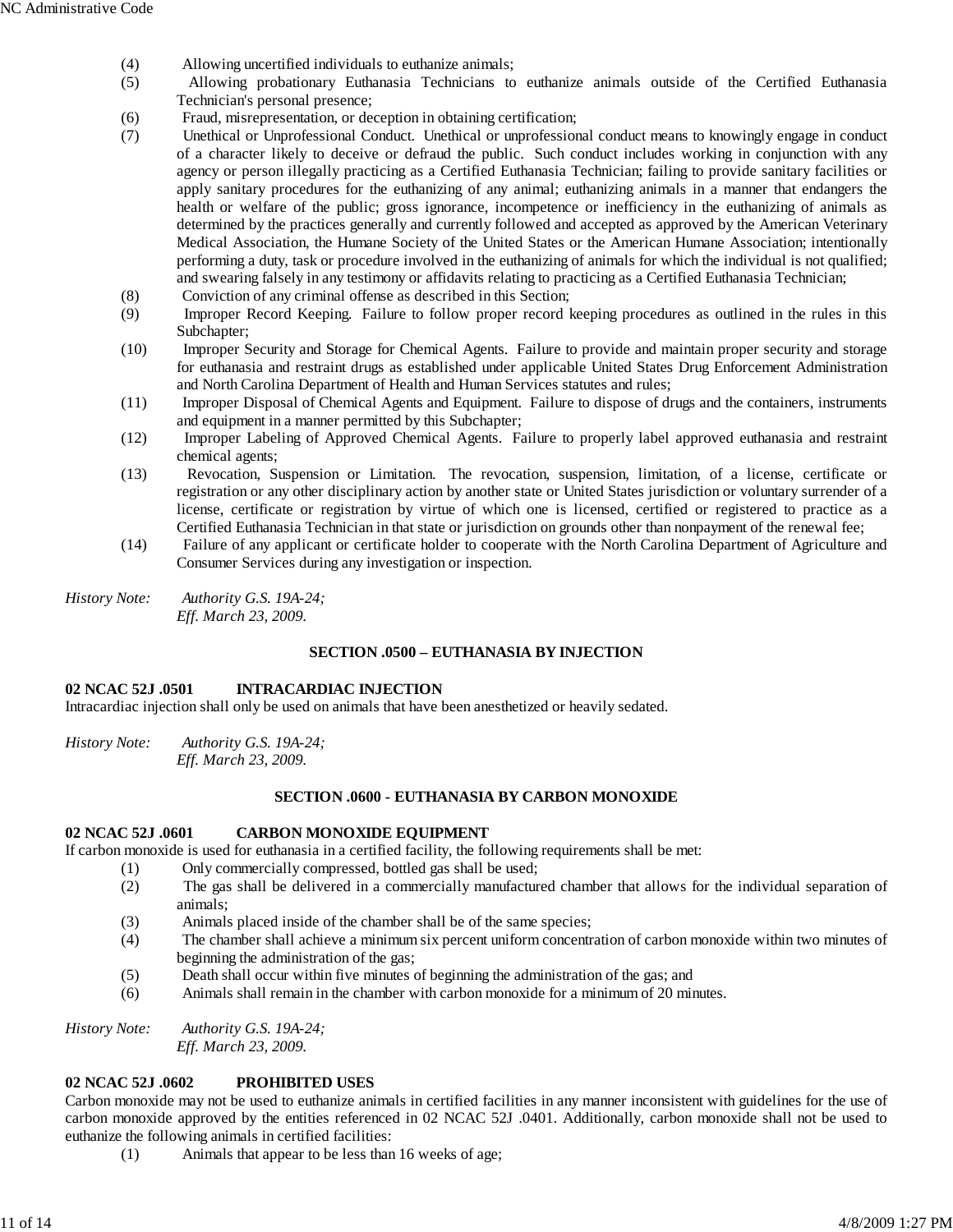- (2) Animals that are pregnant;
- (3) Animals that are near death.

*History Note: Authority G.S. 19A-24(5); Eff. March 23, 2009.*

## **02 NCAC 52J .0603 DEAD ANIMALS**

Live animals shall not be placed into a euthanasia chamber with dead animals in certified facilities.

*History Note: Authority G.S. 19A-24; Eff. March 23, 2009.*

# **02 NCAC 52J .0604 INDIVIDUAL SEPARATION**

Animals shall be individually separated within a euthanasia chamber in a certified facility.

*History Note: Authority G.S. 19A-24; Eff. March 23, 2009.*

## **02 NCAC 52J .0605 CHAMBER REQUIREMENTS**

(a) A euthanasia chamber in a certified facility shall be located in a well-ventilated place, preferably outdoors.

(b) The chamber shall be in good working order.

(c) The chamber shall have strong airtight seals around the doors and viewports.

(d) The chamber shall have at least one port for viewing of the animals during euthanasia.

(e) The chamber shall be lit sufficiently to allow observation of an animal in any part of the chamber.

(f) Any chamber electrical wiring or components exposed to carbon monoxide must be warranted by the manufacturer to be explosion proof.

(g) Any light inside of the chamber shall be shatterproof.

(h) The chamber shall use exhaust ventilation to evacuate the gas from the chamber before the doors are opened upon completion of the process.

(i) If the chamber is located outdoors:

- (1) The exhaust shall be vented at least eight feet above ground level.
- (2) The minimum stack velocity shall be at least 3,000 feet per minute;
- (3) If there is a roof above the chamber, the exhaust shall be vented at least three feet above the highest point of the roof; and
- (4) The exhaust shall not be located within eight feet of any building air intakes.

(j) If the chamber is located indoors:

- (1) The exhaust shall be vented to the outdoors at least three feet above the highest point of the roof;
- (2) The exhaust shall not be located within eight feet of any building air intakes;
- (3) The minimum stack velocity shall be at least 3,000 feet per minute; and
- (4) At least two carbon monoxide detectors shall be placed in the room.

*History Note: Authority G.S. 19A-24; Eff. March 23, 2009.*

## **02 NCAC 52J .0606 INSPECTIONS AND RECORDS**

(a) Chamber seals, exhaust flow, carbon monoxide monitors and other equipment used in the euthanasia process in certified facilities shall be inspected at least monthly and repaired or replaced as necessary.

(b) The chamber must be inspected at least annually by the manufacturer, its authorized representative or an industrial hygienist knowledgeable about the manufacture and operation of the chamber.

(c) A record shall be made of each inspection recording the results, the date of the inspection, and the name of the person performing the inspection. The record shall be maintained in the policy and procedure manual for at least two years.

*History Note: Authority G.S. 19A-24; Eff. March 23, 2009.*

## **02 NCAC 52J .0607 CLEANING CHAMBER**

A euthanasia chamber at a certified facility shall be cleaned between uses.

*History Note: Authority G.S. 19A-24; Eff. March 23, 2009..*

## **02 NCAC 52J .0608 OPERATIONAL GUIDES AND INSTRUCTION MANUALS**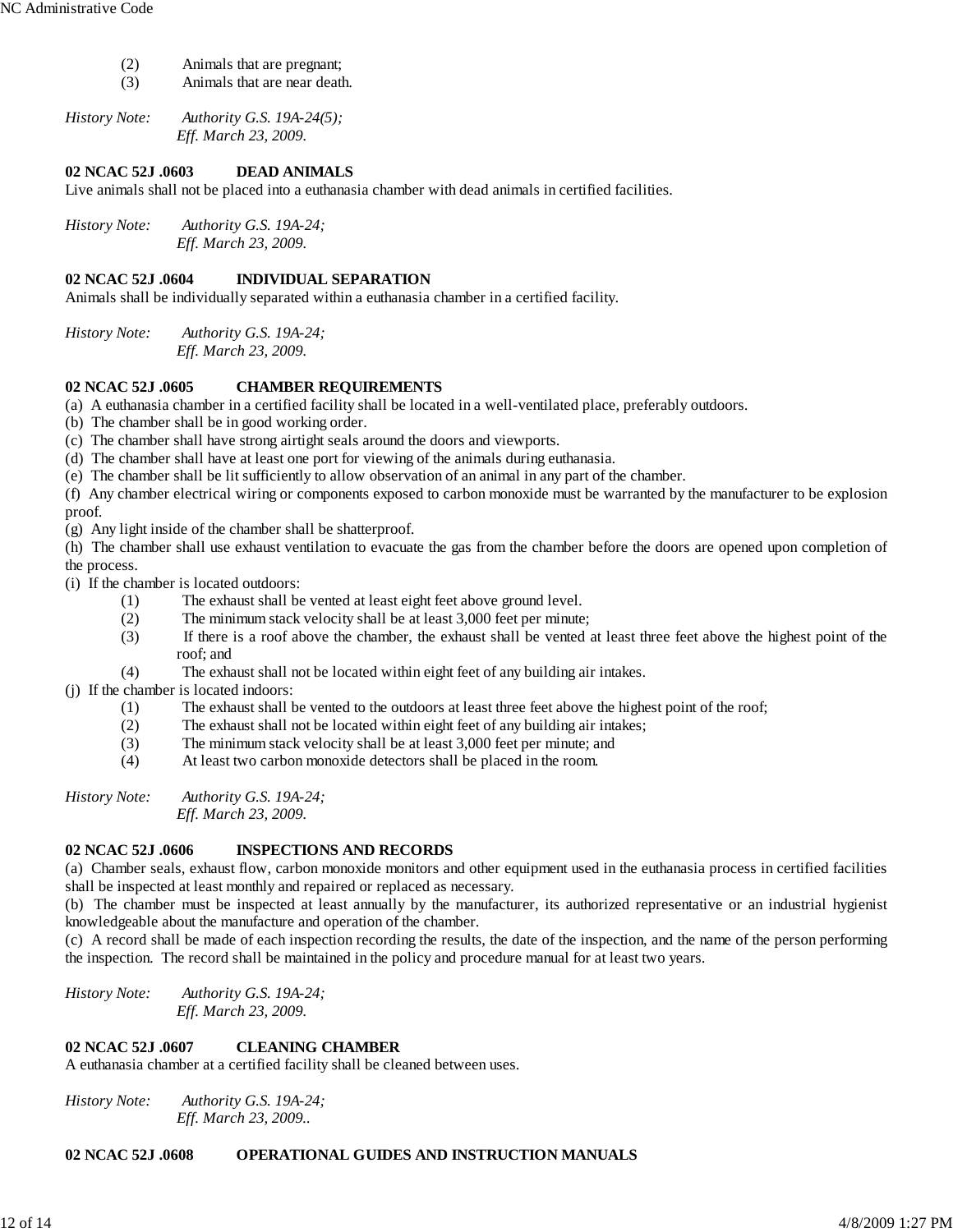Current operational guides and maintenance instruction manuals shall be kept in the room with the euthanasia chamber at all times in a certified facility.

*History Note: Authority G.S. 19A-24; Eff. March 23, 2009.*

#### **02 NCAC 52J .0609 PERSONS REQUIRED TO BE PRESENT**

A euthanasia chamber in a certified facility shall not be operated unless a Certified Euthanasia Technician or a veterinarian licensed in North Carolina and one other adult are present at the time of its use.

*History Note: Authority G.S. 19A-24; Eff. March 23, 2009.*

#### **SECTION .0700 - EXTRAORDINARY CIRCUMSTANCES**

### **02 NCAC 52J .0701 METHODS OF EUTHANASIA PERMITTED UNDER EXTRAORDINARY CIRCUMSTANCES AND SITUATIONS**

For purposes of this Section, extraordinary circumstance or situation includes a situation which is offsite from the shelter, in which an animal poses an immediate risk to animal, human or public health and in which no alternative, less extreme measure of euthanasia is feasible. It also includes circumstances or situations in which it would be inhumane to transport an animal to another location to perform euthanasia.

*History Note: Authority G.S. 19A-24; Eff. March 23, 2009.*

#### **02 NCAC 52J .0702 GUNSHOT OR OTHER METHODS**

Under extraordinary circumstances and situations which occur offsite from the shelter, a shelter employee may use gunshot or other extreme method of euthanasia as set forth in the American Veterinary Medical Association, Humane Society of the United States or American Humane Association Guidelines incorporated by reference in 02 NCAC 52J .0401.

*History Note: Authority G.S. 19A-24; Eff. March 23, 2009.*

#### **02 NCAC 52J .0703 METHODS AND STANDARDS**

Methods of euthanasia used by a certified facility under an extraordinary circumstance or situation must be approved by the American Veterinary Medical Association, the Humane Society of the United States or the American Humane Association for use on that species of animal and must conform to standards set forth by that organization.

*History Note: Authority G.S. 19A-24; Eff. March 23, 2009.*

#### **02 NCAC 52J .0704 TECHNICIAN NOT REQUIRED**

If an extraordinary circumstance or situation occurs and euthanasia is necessary, the person performing the euthanasia is not required to be a Certified Euthanasia Technician at a certified facility.

*History Note: Authority G.S. 19A-24; Eff. March 23, 2009.*

## **02 NCAC 52J .0705 REPORTS**

A licensee or registrant shall prepare a report of any euthanasia performed under extraordinary circumstances or situations, and keep the report on file for at least two years. The report shall include the date, time, identification of the animal, the name of the person performing the final euthanasia, the method of euthanasia and the reason for euthanasia of the animal as permitted by this Section.

*History Note: Authority G.S. 19A-24; Eff. March 23, 2009.*

#### **SECTION .0800 – POLICY AND PROCEDURE MANUAL**

#### **02 NCAC 52J .0801 MANUAL REQUIRED**

Any animal shelter performing euthanasia shall have a current policy and procedure manual about euthanasia.

*History Note: Authority G.S. 19A-24;*